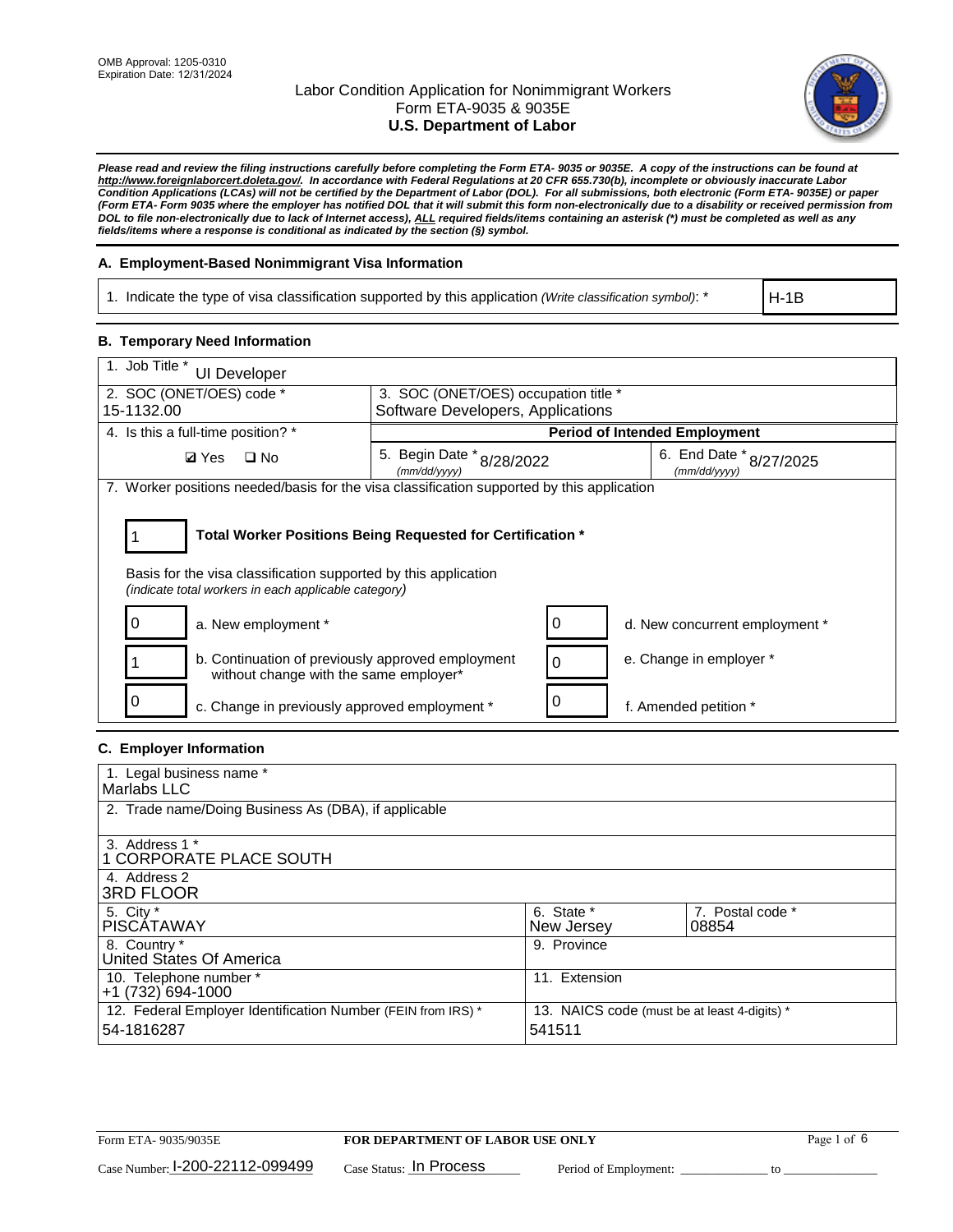

### **D. Employer Point of Contact Information**

**Important Note**: The information contained in this Section must be that of an employee of the employer who is authorized to act on behalf of the employer in labor certification matters. The information in this Section must be different from the agent or attorney information listed in Section E, unless the attorney is an employee of the employer.

| 1. Contact's last (family) name *               | 2. First (given) name * |                          | 3. Middle name(s)         |
|-------------------------------------------------|-------------------------|--------------------------|---------------------------|
| Vidyadharan                                     | Sanjay                  |                          |                           |
| 4. Contact's job title *<br>Chief Legal Officer |                         |                          |                           |
| 5. Address 1 *<br>1 CORPORATE PLACE SOUTH       |                         |                          |                           |
| 6. Address 2<br>3RD FLOOR                       |                         |                          |                           |
| 7. City $*$<br><b>PISCÁTAWAY</b>                |                         | 8. State *<br>New Jersey | 9. Postal code *<br>08854 |
| 10. Country *<br>United States Of America       |                         | 11. Province             |                           |
| 12. Telephone number *                          | 13. Extension           | 14. E-Mail address       |                           |
| +1 (732) 694-1000                               | 1600                    | sanjay@marlabs.com       |                           |

## **E. Attorney or Agent Information (If applicable)**

**Important Note**: The employer authorizes the attorney or agent identified in this section to act on its behalf in connection with the filing of this application.

| 1. Is the employer represented by an attorney or agent in the filing of this application? *<br>If "Yes," complete the remainder of Section E below. |               |                    |                               |  | $\Box$ Yes                                           | <b>Ø</b> No |
|-----------------------------------------------------------------------------------------------------------------------------------------------------|---------------|--------------------|-------------------------------|--|------------------------------------------------------|-------------|
| 3. First (given) name $\S$<br>4. Middle name(s)<br>2. Attorney or Agent's last (family) name §                                                      |               |                    |                               |  |                                                      |             |
| 5. Address 1 §                                                                                                                                      |               |                    |                               |  |                                                      |             |
| 6. Address 2                                                                                                                                        |               |                    |                               |  |                                                      |             |
| 7. City §                                                                                                                                           |               | 8. State §         |                               |  | 9. Postal code §                                     |             |
| 11. Province<br>10. Country §                                                                                                                       |               |                    |                               |  |                                                      |             |
| 12. Telephone number §                                                                                                                              | 13. Extension | 14. E-Mail address |                               |  |                                                      |             |
| 15. Law firm/Business name §                                                                                                                        |               |                    | 16. Law firm/Business FEIN §  |  |                                                      |             |
| 17. State Bar number (only if attorney) §                                                                                                           |               |                    | standing (only if attorney) § |  | 18. State of highest court where attorney is in good |             |
| 19. Name of the highest State court where attorney is in good standing (only if attorney) §                                                         |               |                    |                               |  |                                                      |             |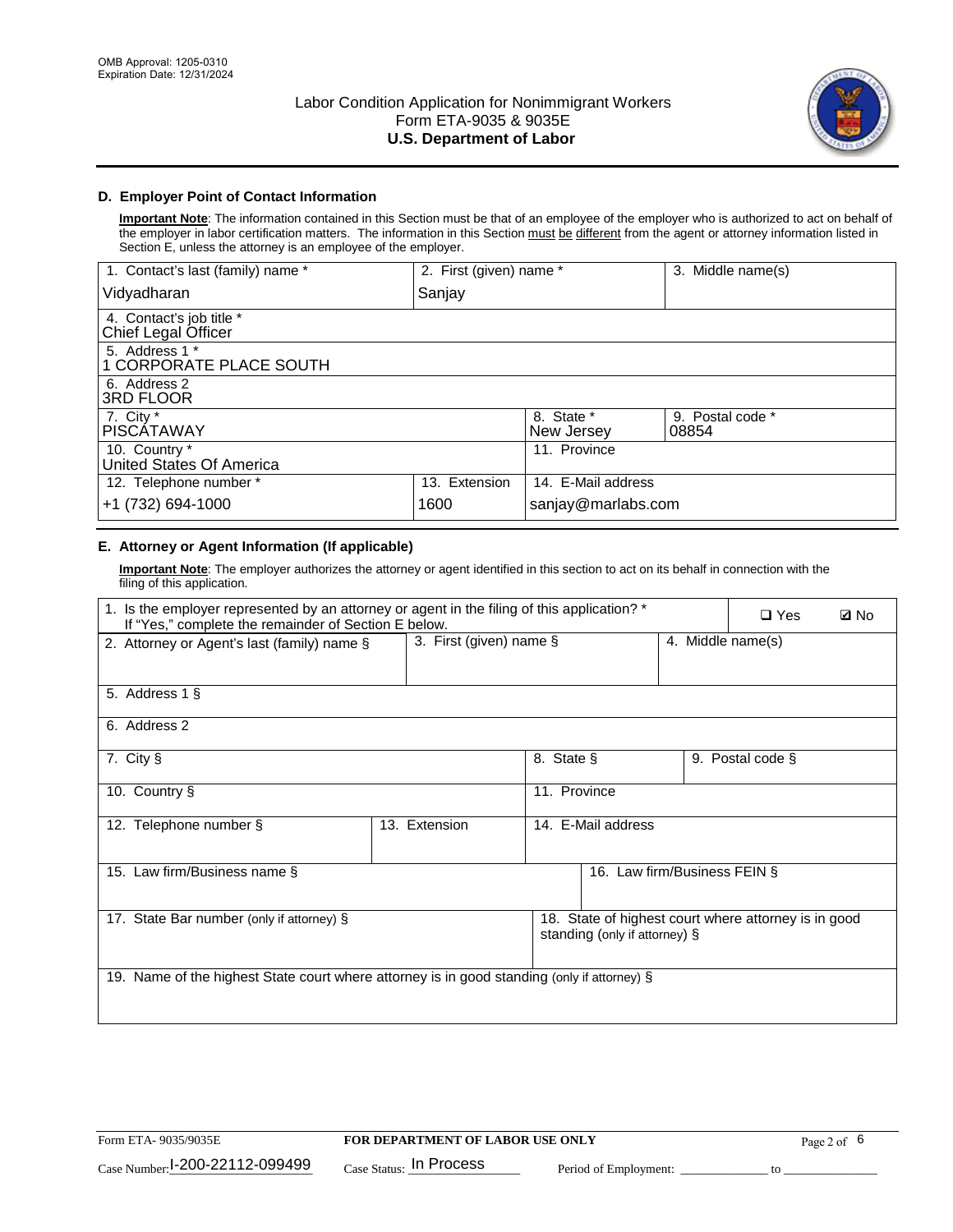

#### **F. Employment and Wage Information**

**Important Note**: The employer must define the intended place(s) of employment with as much geographic specificity as possible. Each intended place(s) of employment listed below must be the worksite or physical location where the work will actually be performed and cannot be a P.O. Box. The employer must identify all intended places of employment, including those of short duration, on the LCA. 20 CFR 655.730(c)(5). If the employer is submitting this form non-electronically and the work is expected to be performed in more than one location, an attachment must be submitted in order to complete this section. An employer has the option to use either a single Form ETA-9035/9035E or multiple forms to disclose all intended places of employment. If the employer has more than ten (10) intended places of employment at the time of filing this application, the employer must file as many additional LCAs as are necessary to list all intended places of employment. See the form instructions for further information about identifying all intended places of employment.

#### a.*Place of Employment Information* 1

|                                                                              | 1. Enter the estimated number of workers that will perform work at this place of employment under<br>the LCA.*                 |  | 1 |                      |  |              |  |  |
|------------------------------------------------------------------------------|--------------------------------------------------------------------------------------------------------------------------------|--|---|----------------------|--|--------------|--|--|
|                                                                              | 2. Indicate whether the worker(s) subject to this LCA will be placed with a secondary entity at this<br>place of employment. * |  |   |                      |  | $\square$ No |  |  |
|                                                                              | 3. If "Yes" to question 2, provide the legal business name of the secondary entity. §                                          |  |   |                      |  |              |  |  |
|                                                                              | ServiceLink                                                                                                                    |  |   |                      |  |              |  |  |
|                                                                              | 4. Address 1 *<br>5201 Landing Lane                                                                                            |  |   |                      |  |              |  |  |
|                                                                              | 5. Address 2                                                                                                                   |  |   |                      |  |              |  |  |
|                                                                              | 6. City $*$<br>7. County *<br>Moon Township<br>Allegheny<br>8. State/District/Territory *<br>9. Postal code *                  |  |   |                      |  |              |  |  |
|                                                                              | Pennsylvania<br>15108                                                                                                          |  |   |                      |  |              |  |  |
| 10. Wage Rate Paid to Nonimmigrant Workers *<br>10a. Per: (Choose only one)* |                                                                                                                                |  |   |                      |  |              |  |  |
|                                                                              | □ Hour □ Week □ Bi-Weekly □ Month ☑ Year<br>From* \$ 81700 00<br>To: $$$                                                       |  |   |                      |  |              |  |  |
|                                                                              | 11. Prevailing Wage Rate *<br>11a. Per: (Choose only one)*                                                                     |  |   |                      |  |              |  |  |
|                                                                              | $\sin 81640$ 00<br>□ Hour □ Week □ Bi-Weekly □ Month ☑ Year                                                                    |  |   |                      |  |              |  |  |
|                                                                              | Questions 12-14. Identify the source used for the prevailing wage (PW) (check and fully complete only one): *                  |  |   |                      |  |              |  |  |
| 12.                                                                          | a. PWD tracking number §<br>A Prevailing Wage Determination (PWD) issued by the Department of Labor                            |  |   |                      |  |              |  |  |
| 13.                                                                          | A PW obtained independently from the Occupational Employment Statistics (OES) Program                                          |  |   |                      |  |              |  |  |
| $\mathbf v$                                                                  | a. Wage Level (check one): §                                                                                                   |  |   | b. Source Year §     |  |              |  |  |
|                                                                              | ☑ ⊪<br>$\square$ $\square$<br>$\Box$ IV<br>$\Box$ N/A<br>□⊥                                                                    |  |   | 7/1/2021 - 6/30/2022 |  |              |  |  |
| 14.                                                                          | A PW obtained using another legitimate source (other than OES) or an independent authoritative source                          |  |   |                      |  |              |  |  |
|                                                                              | a. Source Type (check one): §<br>b. Source Year §<br>$\Box$ CBA<br>$\Box$ DBA<br>$\square$ SCA<br>$\Box$ Other/ PW Survey      |  |   |                      |  |              |  |  |
|                                                                              | c. If responded "Other/ PW Survey" in question 14.a, enter the name of the survey producer or publisher §                      |  |   |                      |  |              |  |  |
|                                                                              | d. If responded "Other/ PW Survey" in question 14.a, enter the title or name of the PW survey §                                |  |   |                      |  |              |  |  |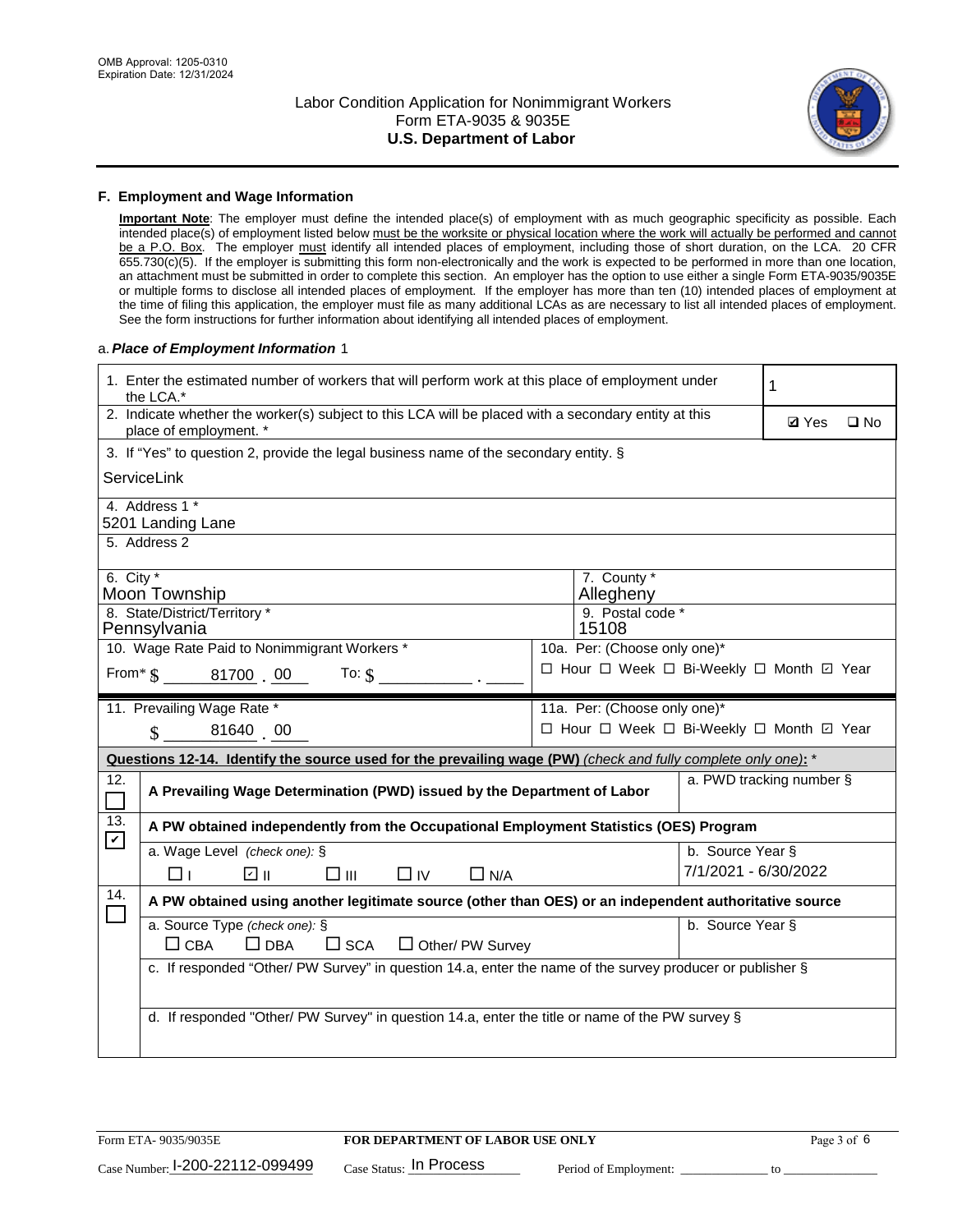

## **G. Employer Labor Condition Statements**

! *Important Note:* In order for your application to be processed, you MUST read Section G of the Form ETA-9035CP - General Instructions for the 9035 & 9035E under the heading "Employer Labor Condition Statements" and agree to all four (4) labor condition statements summarized below:

- (1) **Wages:** The employer shall pay nonimmigrant workers at least the prevailing wage or the employer's actual wage, whichever is higher, and pay for non-productive time. The employer shall offer nonimmigrant workers benefits and eligibility for benefits provided as compensation for services on the same basis as the employer offers to U.S. workers. The employer shall not make deductions to recoup a business expense(s) of the employer including attorney fees and other costs connected to the performance of H-1B, H-1B1, or E-3 program functions which are required to be performed by the employer. This includes expenses related to the preparation and filing of this LCA and related visa petition information. 20 CFR 655.731;
- (2) **Working Conditions:** The employer shall provide working conditions for nonimmigrants which will not adversely affect the working conditions of workers similarly employed. The employer's obligation regarding working conditions shall extend for the duration of the validity period of the certified LCA or the period during which the worker(s) working pursuant to this LCA is employed by the employer, whichever is longer. 20 CFR 655.732;
- (3) **Strike, Lockout, or Work Stoppage:** At the time of filing this LCA, the employer is not involved in a strike, lockout, or work stoppage in the course of a labor dispute in the occupational classification in the area(s) of intended employment. The employer will notify the Department of Labor within 3 days of the occurrence of a strike or lockout in the occupation, and in that event the LCA will not be used to support a petition filing with the U.S. Citizenship and Immigration Services (USCIS) until the DOL Employment and Training Administration (ETA) determines that the strike or lockout has ended. 20 CFR 655.733; and
- (4) **Notice:** Notice of the LCA filing was provided no more than 30 days before the filing of this LCA or will be provided on the day this LCA is filed to the bargaining representative in the occupation and area of intended employment, or if there is no bargaining representative, to workers in the occupation at the place(s) of employment either by electronic or physical posting. This notice was or will be posted for a total period of 10 days, except that if employees are provided individual direct notice by e-mail, notification need only be given once. A copy of the notice documentation will be maintained in the employer's public access file. A copy of this LCA will be provided to each nonimmigrant worker employed pursuant to the LCA. The employer shall, no later than the date the worker(s) report to work at the place(s) of employment, provide a signed copy of the certified LCA to the worker(s) working pursuant to this LCA. 20 CFR 655.734.

1. **I have read and agree to** Labor Condition Statements 1, 2, 3, and 4 above and as fully explained in Section G of the Form ETA-9035CP – General Instructions for the 9035 & 9035E and the Department's regulations at 20 CFR 655 Subpart H. \*

**Ø**Yes ロNo

### **H. Additional Employer Labor Condition Statements –H-1B Employers ONLY**

!**Important Note***:* In order for your H-1B application to be processed, you MUST read Section H – Subsection 1 of the Form ETA 9035CP – General Instructions for the 9035 & 9035E under the heading "Additional Employer Labor Condition Statements" and answer the questions below.

#### *a. Subsection 1*

| 1. At the time of filing this LCA, is the employer H-1B dependent? §                                                                                                                                                                                               | ⊡ Yes        | $\Box$ No |              |  |
|--------------------------------------------------------------------------------------------------------------------------------------------------------------------------------------------------------------------------------------------------------------------|--------------|-----------|--------------|--|
| 2. At the time of filing this LCA, is the employer a willful violator? $\S$                                                                                                                                                                                        | $\Box$ Yes   | ⊡ No      |              |  |
| 3. If "Yes" is marked in questions H.1 and/or H.2, you must answer "Yes" or "No" regarding<br>whether the employer will use this application ONLY to support H-1B petitions or extensions of<br>status for exempt H-1B nonimmigrant workers? §                     | <b>☑</b> Yes | $\Box$ No |              |  |
| 4. If "Yes" is marked in question H.3, identify the statutory basis for the<br>□ \$60,000 or higher annual wage<br>exemption of the H-1B nonimmigrant workers associated with this<br>$\Box$ Master's Degree or higher in related specialty<br>$\Box$ Both<br>LCA. |              |           |              |  |
| H-1B Dependent or Willful Violator Employers -Master's Degree or Higher Exemptions ONLY                                                                                                                                                                            |              |           |              |  |
| 5. Indicate whether a completed Appendix A is attached to this LCA covering any H-1B<br>nonimmigrant worker for whom the statutory exemption will be based <b>ONLY</b> on attainment of a<br>Master's Degree or higher in related specialty. §                     | $\Box$ Yes   | ⊡ No      | <b>D</b> N/A |  |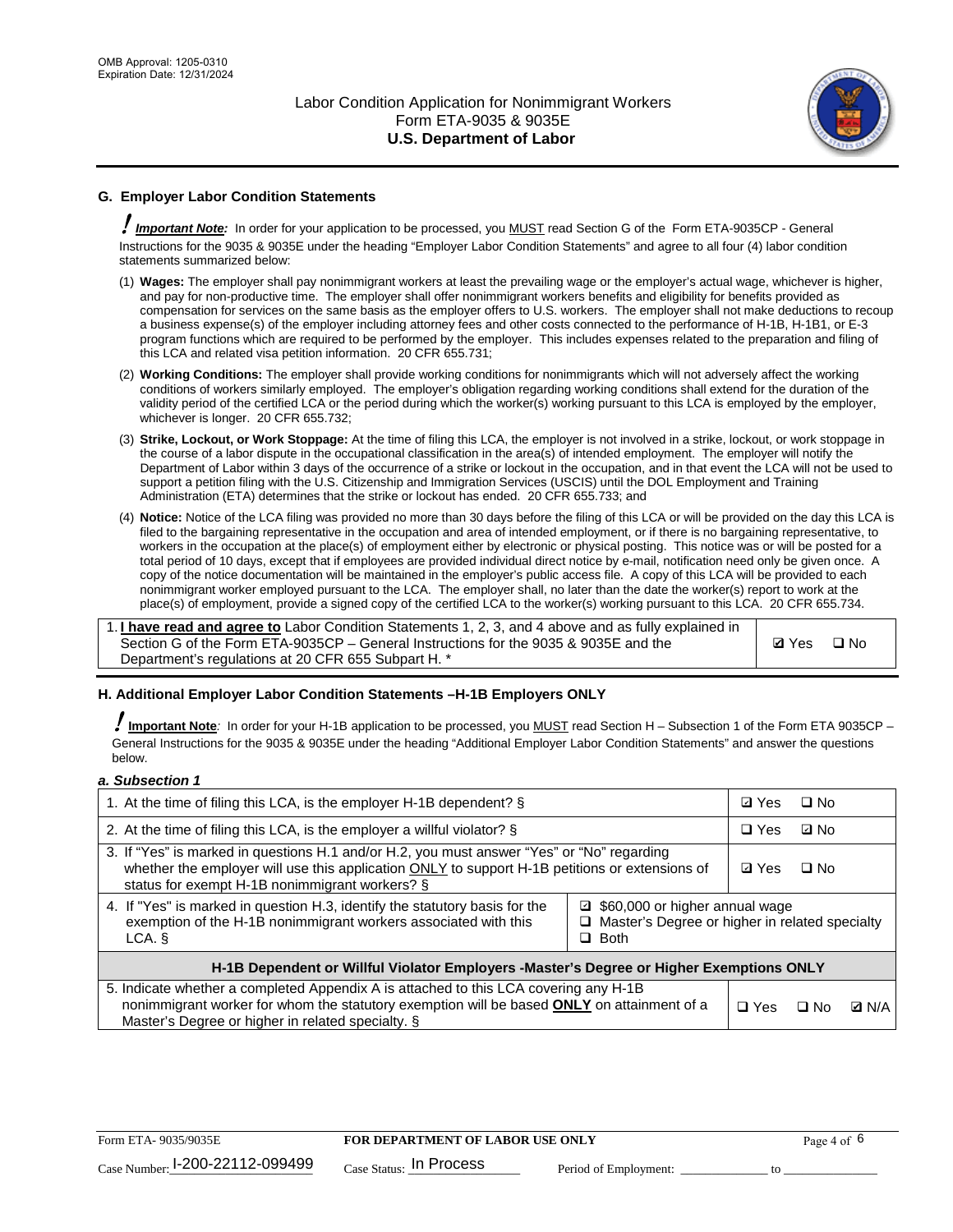

**If you marked "Yes" to questions H.a.1 (H-1B dependent) and/or H.a.2 (H-1B willful violator) and "No" to question H.a.3 (exempt H-1B nonimmigrant workers), you MUST read Section H – Subsection 2 of the Form ETA 9035CP – General Instructions for the 9035 & 9035E under the heading "Additional Employer Labor Condition Statements" and indicate your agreement to all three (3) additional statements summarized below.**

#### *b. Subsection 2*

- A. **Displacement:** An H-1B dependent or willful violator employer is prohibited from displacing a U.S. worker in its own workforce within the period beginning 90 days before and ending 90 days after the date of filing of the visa petition. 20 CFR 655.738(c);
- B. **Secondary Displacement:** An H-1B dependent or willful violator employer is prohibited from placing an H-1B nonimmigrant worker(s) with another/secondary employer where there are indicia of an employment relationship between the nonimmigrant worker(s) and that other/secondary employer (thus possibly affecting the jobs of U.S. workers employed by that other employer), unless and until the employer subject to this LCA makes the inquiries and/or receives the information set forth in 20 CFR 655.738(d)(5) concerning that other/secondary employer's displacement of similarly employed U.S. workers in its workforce within the period beginning 90 days before and ending 90 days after the date of such placement. 20 CFR 655.738(d). Even if the required inquiry of the secondary employer is made, the H-1B dependent or willful violator employer will be subject to a finding of a violation of the secondary displacement prohibition if the secondary employer, in fact, displaces any U.S. worker(s) during the applicable time period; and
- C. **Recruitment and Hiring:** Prior to filing this LCA or any petition or request for extension of status for nonimmigrant worker(s) supported by this LCA, the H-1B dependent or willful violator employer must take good faith steps to recruit U.S. workers for the job(s) using procedures that meet industry-wide standards and offer compensation that is at least as great as the required wage to be paid to the nonimmigrant worker(s) pursuant to 20 CFR 655.731(a). The employer must offer the job(s) to any U.S. worker who applies and is equally or better qualified for the job than the nonimmigrant worker. 20 CFR 655.739.

| 6. I have read and agree to Additional Employer Labor Condition Statements A, B, and C above and |       |           |
|--------------------------------------------------------------------------------------------------|-------|-----------|
| as fully explained in Section H – Subsections 1 and 2 of the Form ETA 9035CP – General           | □ Yes | $\Box$ No |
| Instructions for the 9035 & 9035E and the Department's regulations at 20 CFR 655 Subpart H. §    |       |           |

### **I. Public Disclosure Information**

! **Important Note***:* You must select one or both of the options listed in this Section.

| 1. Public disclosure information in the United States will be kept at: * |  |  |  |  |  |  |  |  |  |
|--------------------------------------------------------------------------|--|--|--|--|--|--|--|--|--|
|--------------------------------------------------------------------------|--|--|--|--|--|--|--|--|--|

**sqrt** Employer's principal place of business □ Place of employment

### **J. Notice of Obligations**

A. Upon receipt of the certified LCA, the employer must take the following actions:

- o Print and sign a hard copy of the LCA if filing electronically (20 CFR 655.730(c)(3));<br>
Maintain the original signed and certified LCA in the employer's files (20 CFR 655.7
- Maintain the original signed and certified LCA in the employer's files (20 CFR 655.705(c)(2); 20 CFR 655.730(c)(3); and 20 CFR 655.760); and
- o Make a copy of the LCA, as well as necessary supporting documentation required by the Department of Labor regulations, available for public examination in a public access file at the employer's principal place of business in the U.S. or at the place of employment within one working day after the date on which the LCA is filed with the Department of Labor (20 CFR 655.705(c)(2) and 20 CFR 655.760).
- B. The employer must develop sufficient documentation to meet its burden of proof with respect to the validity of the statements made in its LCA and the accuracy of information provided, in the event that such statement or information is challenged (20 CFR 655.705(c)(5) and 20 CFR 655.700(d)(4)(iv)).
- C. The employer must make this LCA, supporting documentation, and other records available to officials of the Department of Labor upon request during any investigation under the Immigration and Nationality Act (20 CFR 655.760 and 20 CFR Subpart I).

*I declare under penalty of perjury that I have read and reviewed this application and that to the best of my knowledge, the*  information contained therein is true and accurate. I understand that to knowingly furnish materially false information in the *preparation of this form and any supplement thereto or to aid, abet, or counsel another to do so is a federal offense punishable by fines, imprisonment, or both (18 U.S.C. 2, 1001,1546,1621).*

| 1. Last (family) name of hiring or designated official * 2. First (given) name of hiring or designated official *<br>Vidyadharan | Saniav           | 3. Middle initial § |
|----------------------------------------------------------------------------------------------------------------------------------|------------------|---------------------|
| 4. Hiring or designated official title *<br>Chief Legal Officer                                                                  |                  |                     |
| 5. Signature *                                                                                                                   | 6. Date signed * |                     |